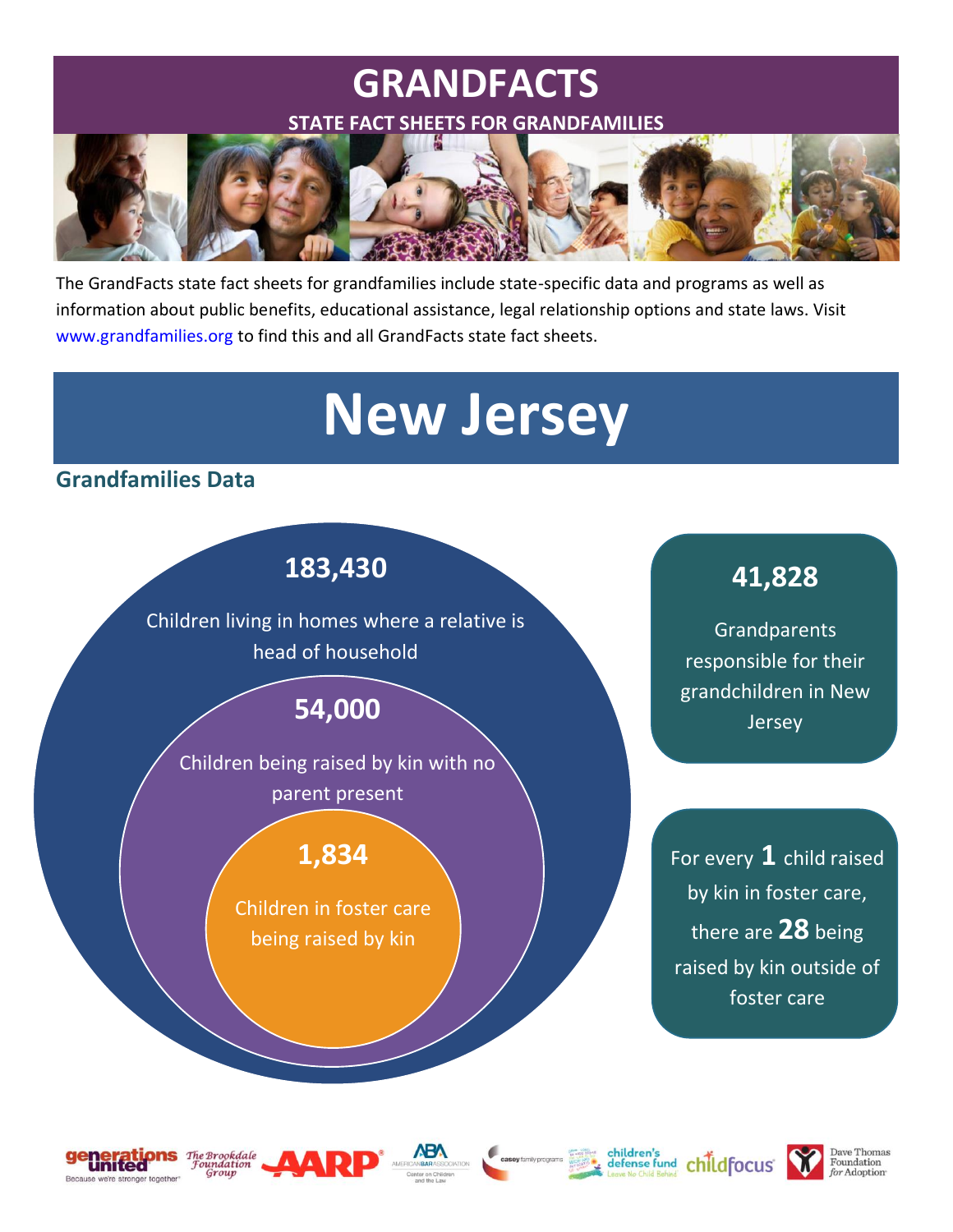### **GRANDFACTS: New Jersey <b>PAGE 2 PAGE 2**

The data presented in these graphics is from the [United States Census Bureau,](https://data.census.gov/cedsci/) the [Annie E. Casey Foundation](https://datacenter.kidscount.org/)  [Kids Count Data Center](https://datacenter.kidscount.org/) and the [Adoption and Foster Care Analysis Reporting System \(AFCARS\).](https://www.acf.hhs.gov/cb/research-data-technology/statistics-research/afcars) 

- To learn more about children in New Jersey living in homes where relatives are head of household, click [here.](https://data.census.gov/cedsci/table?q=S0901&g=0400000US34&tid=ACSST1Y2019.S0901&hidePreview=true) For national data, click [here.](https://data.census.gov/cedsci/table?q=S0901&g=0100000US&tid=ACSST1Y2019.S0901&hidePreview=true)
- To learn more about children in New Jersey being raised by kin with no parents present, click [here.](https://datacenter.kidscount.org/data/tables/10455-children-in-kinship-care#detailed/2/32/false/1985/any/20160,20161) For national data, click [here.](https://datacenter.kidscount.org/data/tables/10455-children-in-kinship-care#detailed/1/any/false/1985,1757/any/20160,20161)
- To learn more about children in New Jersey in foster care being raised by kin, click [here.](https://datacenter.kidscount.org/data/tables/6247-children-in-foster-care-by-placement-type#detailed/2/32/false/37/2622,2621,2623,2620,2625,2624,2626/12994,12995) For national data, click [here.](https://www.acf.hhs.gov/cb/research-data-technology/statistics-research/afcars)
- To learn more about grandparents in New Jersey responsible for their grandchildren, click [here.](https://data.census.gov/cedsci/table?q=ACSST1Y2019.S1002&g=0400000US34&tid=ACSST1Y2019.S1002&hidePreview=true) For national data, click [here.](https://data.census.gov/cedsci/table?q=ACSST1Y2019.S1002&g=0100000US&tid=ACSST1Y2019.S1002&hidePreview=true)

For more information on kinship care and caregivers, and for detailed instructions on accessing and interpreting this data, please visit: **[www.gu.org/resources/accessing-and-interpreting-grandfamilies-data/](http://www.gu.org/resources/accessing-and-interpreting-grandfamilies-data/)**

### **Programs That May Help**

Local programs that provide support, resources and assistance to grandfamilies can often be found by contacting your local school, area agency on aging, community center, faith-based organization or children's services office.

### **Key Programs in New Jersey**

### **[Embrella](http://www.embrella.org/)**

- **Website:** [www.embrella.org](http://www.embrella.org/)
- **Phone:** 609-520-1500
- **Email:** [support@embrella.org](mailto:support@embrella.org)
- **Service Area:** Statewide
- **Description:** Family Advocates, Connecting Families Support Meetings, Peer-to-Peer Mentoring, Kinship Parent Training, and Scholarships and Programs for Children and Youth in Kinship Care and KLG.

### **[Family Connections Caregiver Connections in Collaboration with Essex County Division of Senior Services](http://www.familyconnectionsnj.org/)**

- **Website:** [www.familyconnectionsnj.org](https://nam12.safelinks.protection.outlook.com/?url=http%3A%2F%2Fwww.familyconnectionsnj.org%2F&data=04%7C01%7Cbarnett.k%40northeastern.edu%7C94c0c6b5107b4e6ee52a08d8e4a37622%7Ca8eec281aaa34daeac9b9a398b9215e7%7C0%7C0%7C637510738627073278%7CUnknown%7CTWFpbGZsb3d8eyJWIjoiMC4wLjAwMDAiLCJQIjoiV2luMzIiLCJBTiI6Ik1haWwiLCJXVCI6Mn0%3D%7C0&sdata=Tm81CayYStAq%2BnCbSAa9Dk5QjNWZmZabZ%2BZXOtaCq5w%3D&reserved=0)
- **Contact:** Julie McDonald, LCSW
- **Phone:** 973-675-3817; or 973-715-9756 (direct)
- **Email**: [JMcDonald@familyconnectionsnj.org](mailto:JMcDonald@familyconnectionsnj.org)
- **Service area:** Essex County
- **Description:** Free in-home counseling or teletherapy for grandparents, age 60 or above, who are raising their grandchildren. Services are also available to caregivers of seniors. While the age of the caregiver is limitless, the care recipient must be age 60 or above.

### **[Grandma K.A.R.E.S., Inc.](https://www.grandmakares.org/default.html)**

**Website:** [www.grandmakares.org/default.html](http://www.grandmakares.org/default.html) **Contact:** Louise Eagle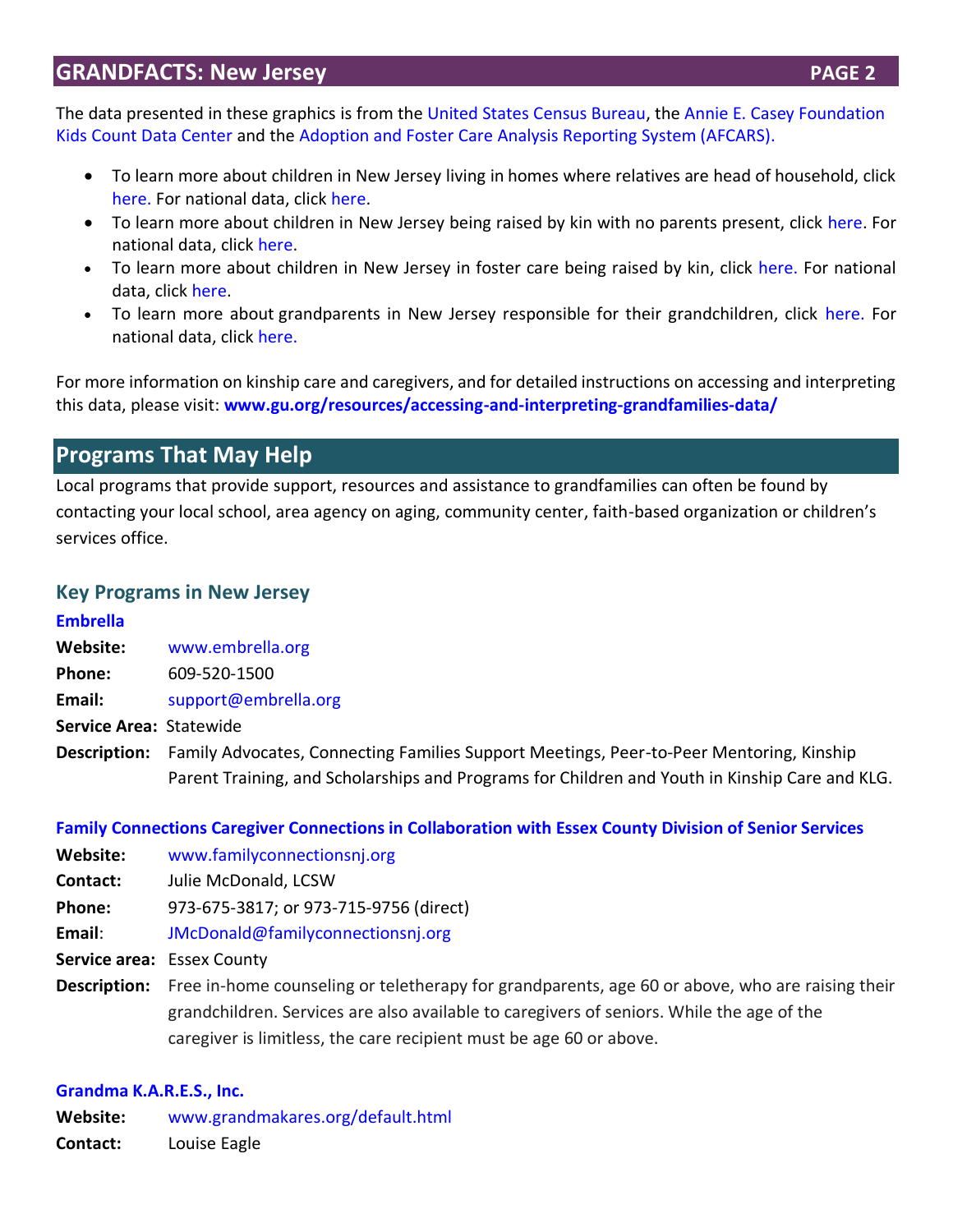**Phone:** 973-342-0798 **Email**: [grandmakares@gmail.com](mailto:grandmakares@gmail.com) **Service area:** Statewide **Description:** Kinship advocacy, resources, education, and moral and spiritual support.

### **[Gratitude 4 Grandparents \(G4G\)](http://www.gratitude4grandparents.com/)**

| <b>Website:</b> | www.gratitude4grandparents.com                                                                  |  |
|-----------------|-------------------------------------------------------------------------------------------------|--|
| Contact:        | Rhea Kelsall                                                                                    |  |
| Phone:          | 657-444-7263                                                                                    |  |
| Email:          | info@gratitude4grandparents.com                                                                 |  |
|                 | Service Area: Northern Delaware, southeastern New Jersey and Pennsylvania                       |  |
| Description:    | Support groups for grandparents, support groups for children raised in kinship families, food   |  |
|                 | distribution, financial support through grants and fundraising, program support such as holiday |  |
|                 | meals, holiday support and advocacy.                                                            |  |

### **[New Jersey Adoption Resource Clearing House \(NJ ARCH\)](http://www.njarch.org/)**

| Website:                | www.njarch.org                                                                          |
|-------------------------|-----------------------------------------------------------------------------------------|
| Contact:                | Dana W. Fried, Assistant Director                                                       |
| Phone:                  | 1-877-427-2465 (toll-free); or 201-740-7129                                             |
| Email:                  | dwfried@njarch.org; or lalinecalruso@njarch.org (Spanish speakers)                      |
| Service area: Statewide |                                                                                         |
| Description:            | Adoption advocacy, support, education, information and resource services, support group |
|                         | referral, training, counseling and bi-lingual Warmline.                                 |

### **[New Jersey Kinship Legal Guardianship Resource Center \(KinKonnect\)](http://www.kinkonnect.org/)**

| Website:                | www.kinkonnect.org                                                                                                                                        |
|-------------------------|-----------------------------------------------------------------------------------------------------------------------------------------------------------|
| <b>Phone:</b>           | 1-877-554-5463 (toll-free)                                                                                                                                |
| Email:                  | warmline@kinkonnnect.org                                                                                                                                  |
| Service area: Statewide |                                                                                                                                                           |
| <b>Description:</b>     | Kinship advocacy, support, education, information and resource services, state wide directory<br>of Family Support Organizations and bi-lingual Warmline. |

|                                     |                                                                                                                                                               | New Jersey Kinship Navigator Program - New Jersey Department of Human Services |  |
|-------------------------------------|---------------------------------------------------------------------------------------------------------------------------------------------------------------|--------------------------------------------------------------------------------|--|
| Website:                            | www.nj.gov/dcf/families/support/kinship/                                                                                                                      |                                                                                |  |
| Phone:                              | Dial 2-1-1                                                                                                                                                    |                                                                                |  |
| Description:                        | Information and referral, wrap-around services and kinship legal guardianship assistance.<br>Offered statewide through four local agencies and organizations. |                                                                                |  |
|                                     |                                                                                                                                                               |                                                                                |  |
|                                     |                                                                                                                                                               | <b>CarePlus New Jersey</b>                                                     |  |
| https://careplusnj.org/<br>Website: |                                                                                                                                                               |                                                                                |  |
|                                     | Phone:                                                                                                                                                        | 201-787-2660, or 201-398-9110                                                  |  |
|                                     |                                                                                                                                                               | Service Area: Bergen, Hudson, Morris, Passaic, Sussex and Warren Counties      |  |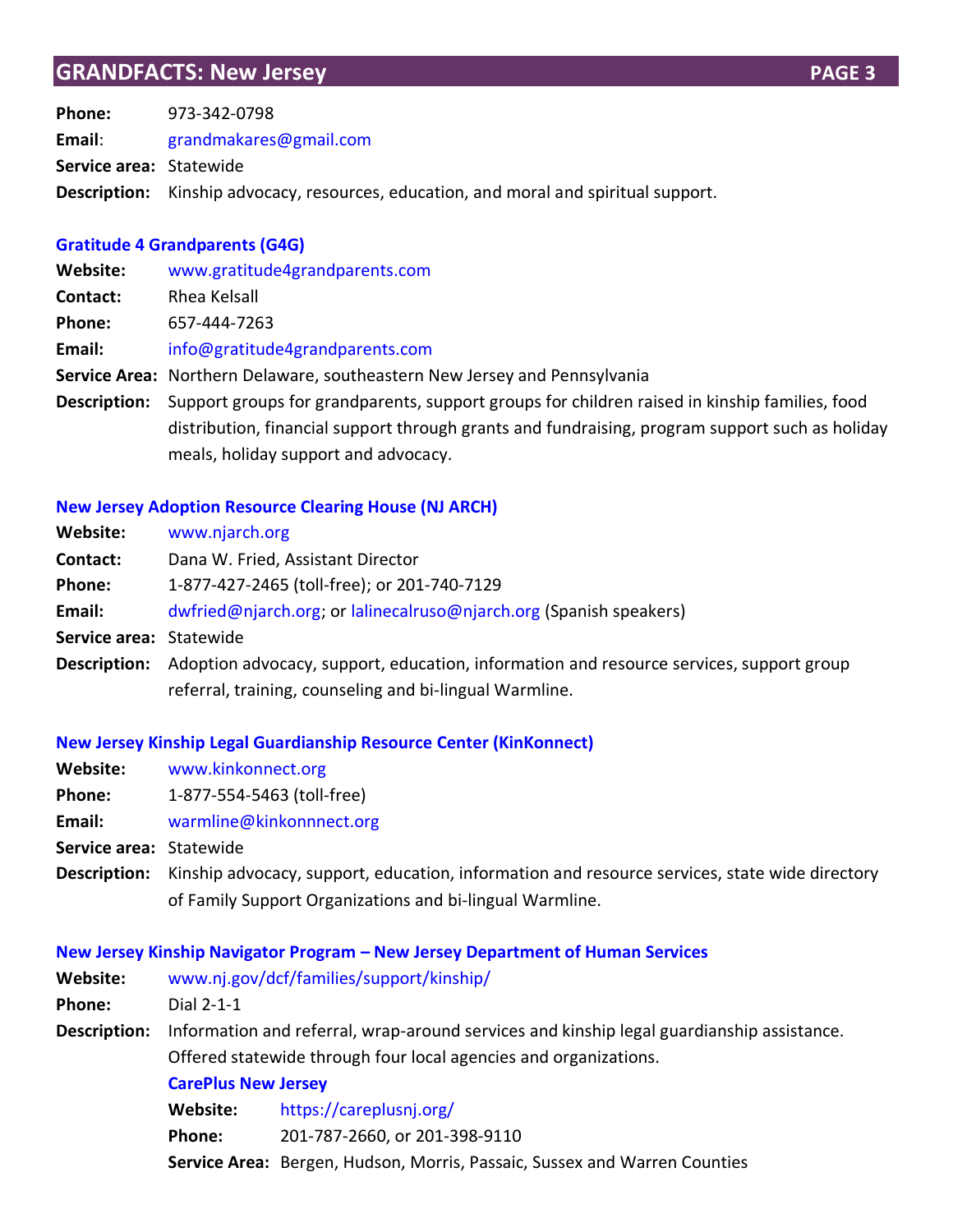### **GRANDFACTS: New Jersey <b>PAGE 4 PAGE 4**

#### **[Center for Family Services-](https://www.centerffs.org/our-services/family-support-prevention/kinship) Kinship**

| Website:      | www.centerffs.org/our-services/family-support-prevention/kinship                       |
|---------------|----------------------------------------------------------------------------------------|
| <b>Phone:</b> | 877-569-0350                                                                           |
| Email:        | access@centerffs.org                                                                   |
|               | Service Area: Atlantic, Burlington, Camden, Cape May, Cumberland, Gloucester and Salem |
|               | Counties                                                                               |
|               |                                                                                        |

#### **[The Children's Home Society of New Jersey](https://www.chsofnj.org/kinship/#.YGOA9mRKj9E)- Kinship**

| Website:        | www.chsofnj.org/kinship/#.YGOA9mRKj9E                                           |  |
|-----------------|---------------------------------------------------------------------------------|--|
| <b>Contact:</b> | Dolores Bryant, LCSW                                                            |  |
| <b>Phone:</b>   | 606-695-6274                                                                    |  |
| Email:          | dbryant@chsofnj.org                                                             |  |
|                 | Service Area: Hunterdon, Ocean, Mercer, Middlesex, Monmouth, Somerset and Union |  |
|                 | Counties                                                                        |  |
|                 |                                                                                 |  |

#### **[The Salvation Army New Jersey Division-](https://newjersey.salvationarmy.org/newjersey/newark) Kinship Care Programs**

| Website: | https://newjersey.salvationarmy.org/newjersey/newark |
|----------|------------------------------------------------------|
| Phone:   | 877-816-3111 (toll-free)                             |
|          | <b>Service Area: Essex County</b>                    |

#### **[New Jersey Self-Help Group Clearinghouse](http://www.njgroups.org/)**

- **Web:** [www.njgroups.org](http://www.njgroups.org/)
- **Phone:** 1-800-367-6274 (toll-free)
- **Service area:** Statewide
- **Description:** Information and referral to local and national groups for any illness, disability, bereavement situation, parenting or caregiving issues, etc.

### **[Parents of Addicted Loved Ones \(PAL\)](https://palgroup.org/)**

- **Website:** [https://palgroup.org/;](https://palgroup.org/) find a local meeting at<https://meetings.palgroup.org/meetings>
- **Phone:** 480-300-4712 (8:00 a.m. to 8 p.m. MST)
- **Email:** [info@palgroup.org](mailto:info@palgroup.org)
- **Service Area:** Franklinville and Wayne
- **Description:** PAL is a national faith-based nonprofit that helps families learn healthy ways to deal with an adult child struggling with addiction. Meetings are facilitated by parents who complete the training program and receive ongoing education. Weekly meetings include an evidence-based educational component using a curriculum written by a licensed Substance Abuse Counselor, and peer-to-peer support. Meetings are offered free of charge to both the facilitator and the attendees.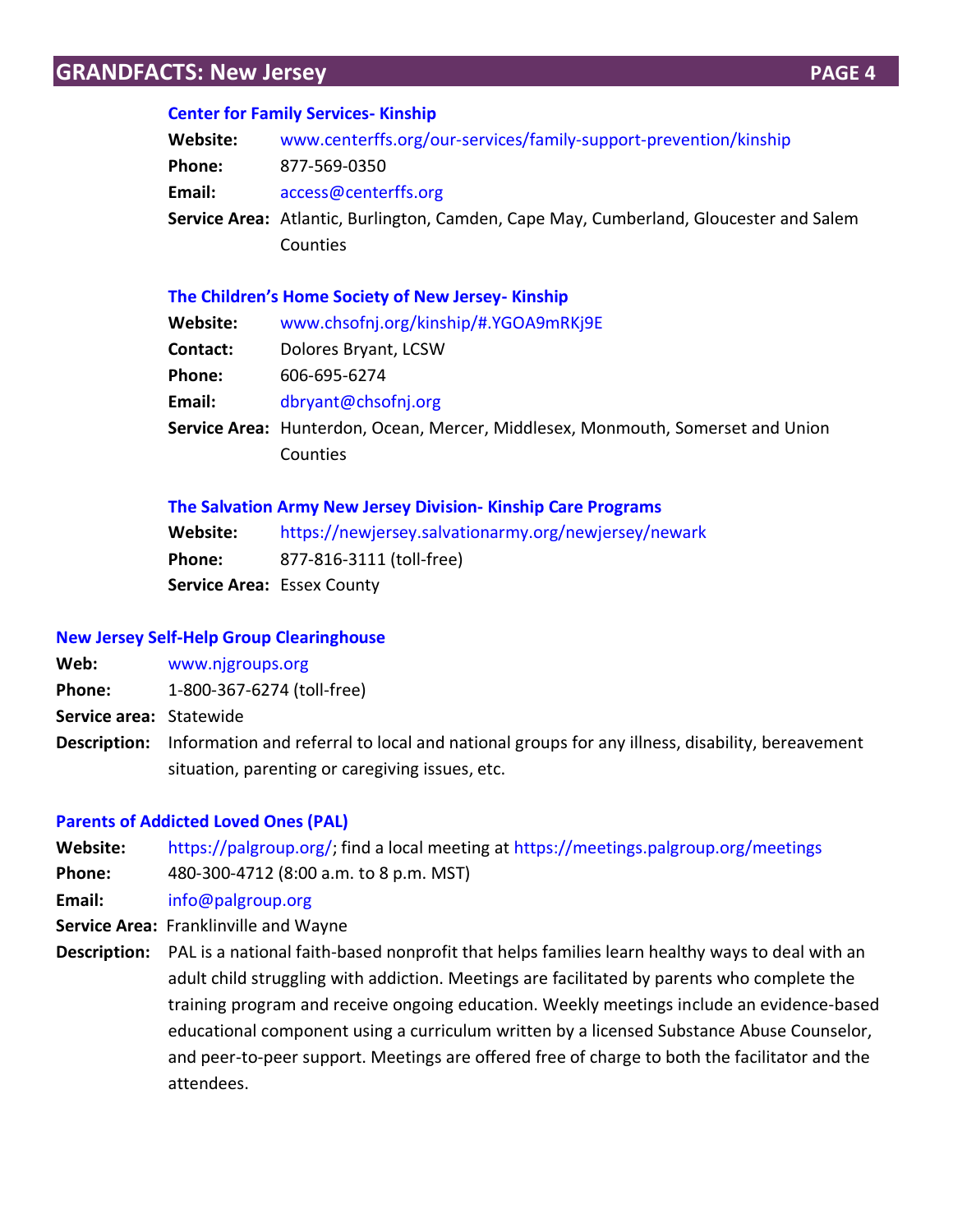### **GRANDFACTS: New Jersey <b>PAGE 5 PAGE 5**

### **Rutgers Cooperative Extension - [Grandparents Raising Grandchildren and Kinship Connection Program](https://capemay.njaes.rutgers.edu/fchs/)**

**Website:** <https://capemay.njaes.rutgers.edu/fchs/>

- **Contact:** Chris Zellers, Family and Community Health Science Educator
- **Phone:** 609-465-5115, Extension 3609
- **Email:** [zellers@njaes.rutgers.edu](mailto:zellers@njaes.rutgers.edu)
- **Service area:** Cape May County

**Description:** Educational and monthly social support group meetings, quarterly newsletters, and fact sheets.

### **[Rutgers Law School Child and Family Advocacy Clinic](https://law.rutgers.edu/child-and-family-advocacy-clinic)**

| <b>Website:</b> | https://law.rutgers.edu/child-and-family-advocacy-clinic                                                    |
|-----------------|-------------------------------------------------------------------------------------------------------------|
| <b>Phone:</b>   | 856-225-6568                                                                                                |
|                 | <b>Service Area:</b> Essex County (Family Court in Camden, NJ)                                              |
|                 | Description: Advice and assistance for kinship caregivers and some direct legal representation for hearings |
|                 | regarding benefits, education, immigration, medical and mental health issues.                               |

### **Public Benefits**

Federal and state public benefits programs can help with income, food, healthcare, home energy, telephone and other needs for those who are eligible. Eligibility requirements vary with each public benefit and sometimes are different from state to state. Some benefits are for the family and others are for children or older adults individually. Children are often eligible for public benefits even if their caregivers do not have guardianship or legal custody. Relative caregivers may become eligible for benefits programs when their household size increases.

### **Help with Public Benefits**

### **[AARP Foundation's Benefits QuickL](http://www.aarp.org/quicklink)INK**

Benefits QuickLINK, powered by BenefitsCheckUp of the National Council on Aging, offers a free and private way to complete a questionnaire to find out if relatives and/or the children they are raising qualify for certain programs that pay for food, increase income and cover home and healthcare costs. The specific programs covered by the questionnaire in the website are listed below. Once the questionnaire is completed, the website generates a list of eligible programs and contact information.

[www.aarp.org/quicklink](http://www.aarp.org/quicklink)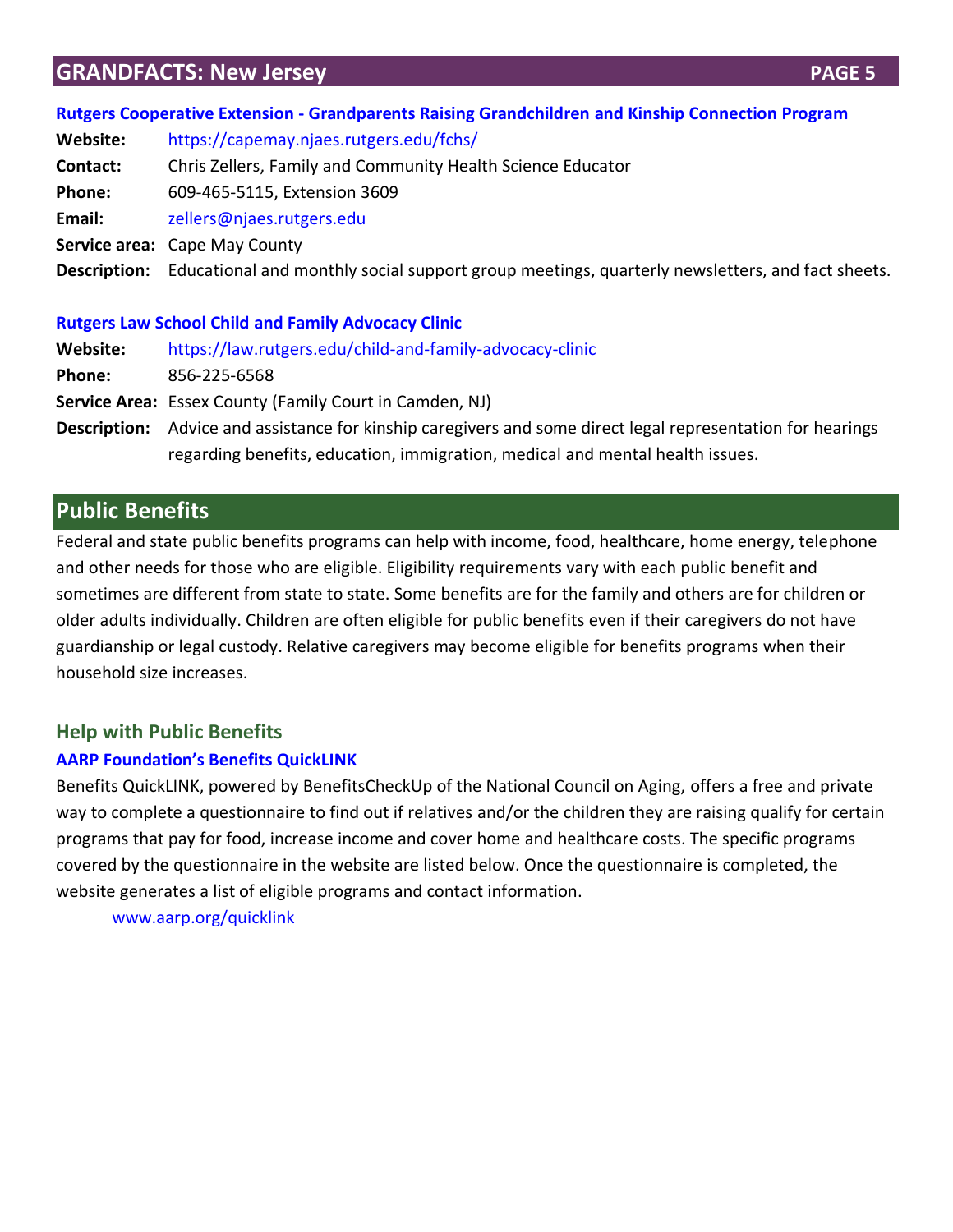| <b>Benefits QuickLINK</b>                                                                                                                                                                                                                                                                                                                                                                                                                                                                                              | <b>Benefits QuickLINK</b>                                                                                                                                                         |
|------------------------------------------------------------------------------------------------------------------------------------------------------------------------------------------------------------------------------------------------------------------------------------------------------------------------------------------------------------------------------------------------------------------------------------------------------------------------------------------------------------------------|-----------------------------------------------------------------------------------------------------------------------------------------------------------------------------------|
| <b>State and Federal Public Benefits</b>                                                                                                                                                                                                                                                                                                                                                                                                                                                                               | <b>Public Benefits for Families Raising Children</b>                                                                                                                              |
| • Medicare Savings Programs<br>•Medicare Prescription Drug Coverage<br>• Medicare Rx Extra Help<br>• State Pharmaceutical Assistance Programs (SPAP)<br>• Medicaid for Aged, Blind, and Disabled<br>•Supplemental Nutrition Assistance Program (SNAP)<br>• Earned Income Tax Credit (EITC)<br>•Low Income Home Energy Assistance (LIHEAP)<br>• State Property Tax Relief/Rebates<br>• Supplemental Security Income (SSI)<br>• Employment Programs<br>•Telephone and Cellphone Assistance<br>•Transportation Assistance | • Medicaid for Children<br>• State Children's Health Insurance Program (SCHIP)<br>•TANF-Child Only Grants<br>•Supplemental Security Income for Children<br>•Child Care Assistance |

### **[Benefits.gov](http://www.benefits.gov/)**

An official website of the federal government, this resource has state specific information on benefits, in addition to a screening tool to find out which programs you may be eligible to receive.

[www.benefits.gov](http://www.benefits.gov/)

#### **[Eldercare Locator](http://eldercare.acl.gov/Public/Index.aspx)**

The National Eldercare Locator service helps you find your local area agency on aging and other state and local resources that can help with public benefits, local programs and other services for older adults.

1-800-677-1116 (toll-free) [eldercare.acl.gov/Public/Index.aspx](https://eldercare.acl.gov/Public/Index.aspx)

### **Key Public Benefits: Income**

Each state administers federal funds that provide cash assistance to families in need. Some states also offer other forms of financial assistance.

### **[Temporary Assistance to Needy Families \(TANF\)](https://www.acf.hhs.gov/ofa/programs/tanf)**

Cash assistance may be available to eligible children and their relative caregivers. There are two types of TANF grants: child-only and family grants. Under virtually all states' policies, caregiver income is not considered in determining eligibility for TANF child-only grants. TANF child-only grants are based solely on the income of the child, and are designed to help meet the needs of just the child. Child-only grants are not subject to time limits and work requirements like TANF family grants.

### **[Work First New Jersey](http://www.state.nj.us/humanservices/dfd/programs/workfirstnj/index.html)**

Department of Human Services, Division of Family Development 609-588-2400 [www.state.nj.us/humanservices/dfd/programs/workfirstnj/index.html](http://www.state.nj.us/humanservices/dfd/programs/workfirstnj/index.html) Check your eligibility here: [www.njhelps.org](http://www.njhelps.org/)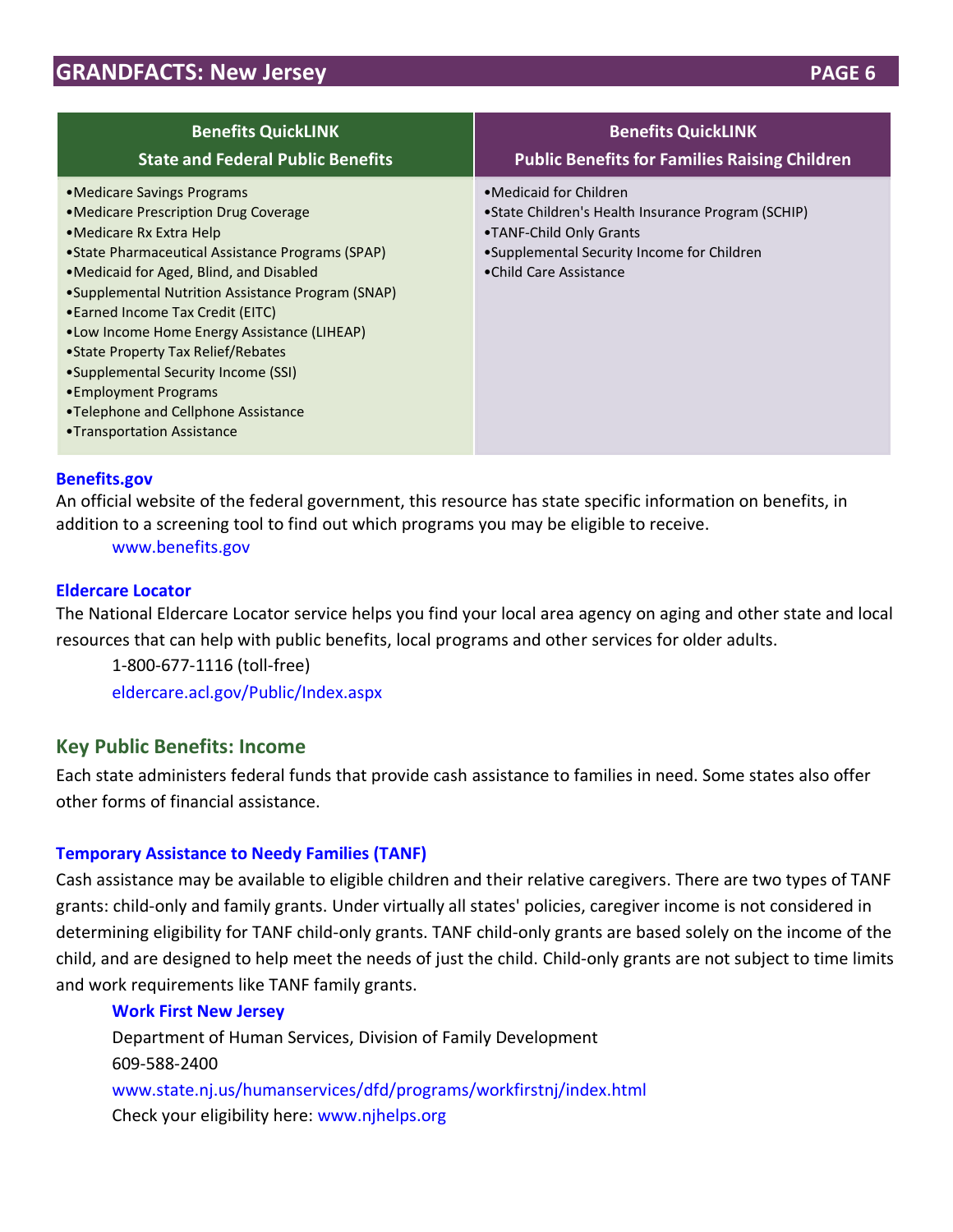### **GRANDFACTS: New Jersey <b>PAGE 7 PAGE 7**

#### **[Generations United's Grand Resources:](https://www.gu.org/resources/grand-resources-tanf/)**

A Fact Sheet for [Grandparent and Relative Caregivers to Help Access Support through the Temporary](https://www.gu.org/resources/grand-resources-tanf/)  [Assistance for Needy Families \(TANF\) Program](https://www.gu.org/resources/grand-resources-tanf/) [www.gu.org/resources/](http://www.gu.org/resources/)

#### **[Social Security](http://www.ssa.gov/)**

A multigenerational program, Social Security provides income benefits to adults, older adults and children. In addition to [Retirement](http://www.ssa.gov/pgm/retirement.htm) and [Disability](http://www.ssa.gov/pgm/disability.htm) benefits, [Survivor's Benefits](https://www.ssa.gov/survivors/) are based on a child's parent's earnings and may help if a child's parents die. Your grandchild may also qualify for benefits based on your work record. The [Supplemental Security](http://www.ssa.gov/pgm/ssi.htm) [Income](http://www.ssa.gov/pgm/ssi.htm) (SSI) program pays benefits to disabled [adults](https://www.ssa.gov/disabilityssi/) and [children](http://www.ssa.gov/applyfordisability/child.htm) who have limited income and resources. SSI benefits are also payable to people 65 and older without disabilities who meet the financial limits.

**[Online Directory](https://secure.ssa.gov/apps6z/FOLO/fo001.jsp)** - To find your local Social Security Administration office. 1-800-772-1213 (toll-free) <https://secure.ssa.gov/>

### **Key Public Benefits: Nutrition**

Relative caregivers and their families may be eligible for assistance with groceries, meals, infant formula and nutrition education. These are some of the key nutrition benefits programs and resources.

### **[Supplemental Nutrition Assistance Program \(SNAP\)](https://www.fns.usda.gov/snap/supplemental-nutrition-assistance-program-snap)**

SNAP is the new name for the federal Food Stamp Program. It helps low-income individuals and families buy the food they need for good health. Although SNAP is the national name, your state may use a different name.

#### **[NJ SNAP](http://www.state.nj.us/humanservices/dfd/programs/njsnap/)**

Department of Human Services, Division of Family Development 1-800-687-9512 (toll-free) [www.state.nj.us/humanservices/dfd/programs/njsnap/](http://www.state.nj.us/humanservices/dfd/programs/njsnap/) Check your eligibility here: [www.njhelps.org](http://www.njhelps.org/)

### **[Food and Nutrition Services](https://www.fns.usda.gov/) of the U.S. Department of Agriculture (USDA)**

**[Child Nutrition Program](https://www.fns.usda.gov/cn)** - The schools, early childhood education programs, child care centers, afterschool programs or other programs that children attend may offer free or reduced meals through the federal Child Nutrition Program, which provides breakfast, lunch, snacks, summer meals and milk. Contact the school, center or program to ask if they participate in any of the child nutrition programs and how to apply. Relative caregivers should inform the program that they are raising the child and whether or not they are doing so through a court order.

**[Online State Directory](http://www.fns.usda.gov/contacts)** - To find your state office that manages the Child Nutrition Program. [www.fns.usda.gov/contacts](http://www.fns.usda.gov/contacts)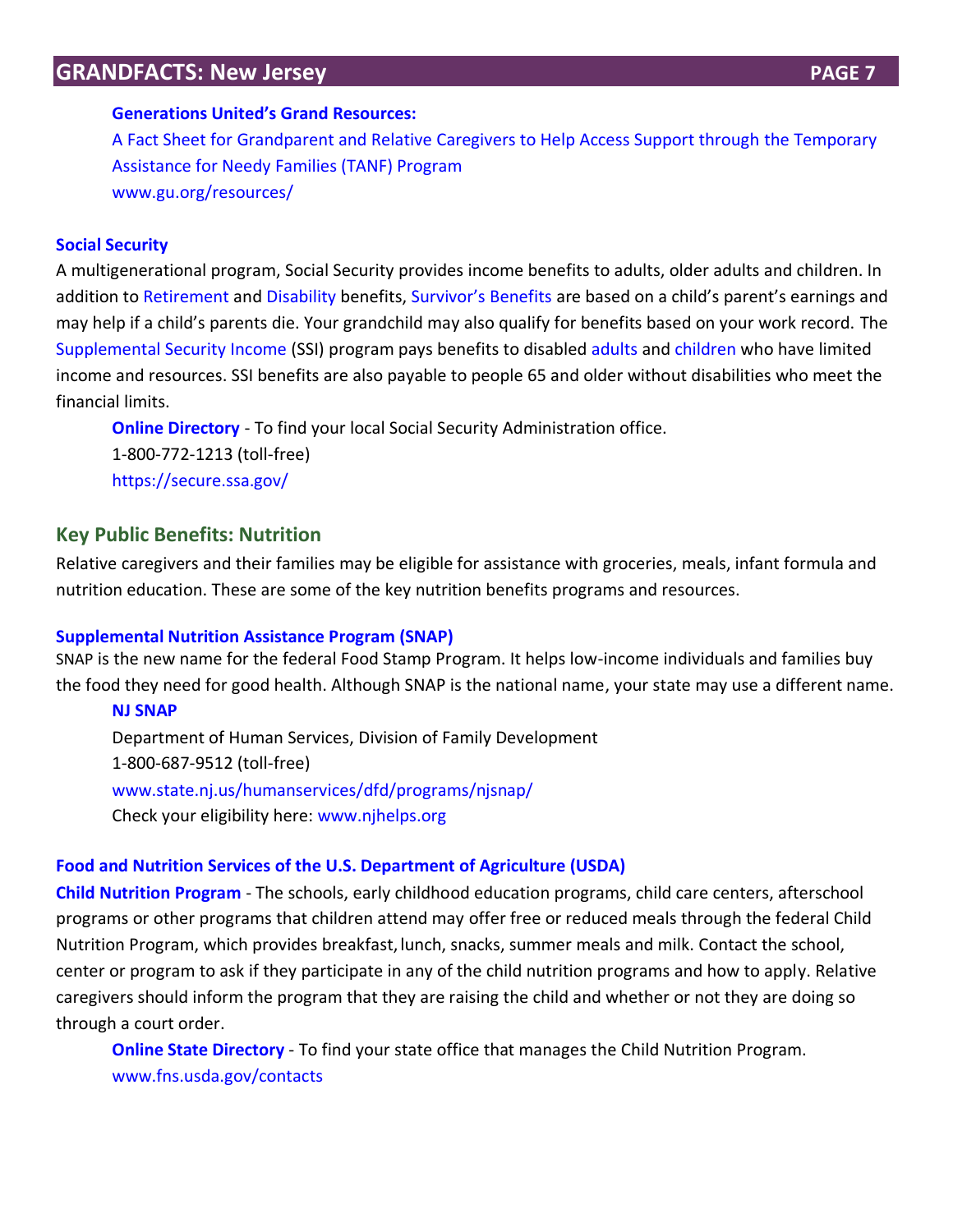**[Women, Infant and Children \(WIC\)](http://www.fns.usda.gov/wic/)** - States administer federal funds for supplemental foods, health care referrals, and nutrition education for low-income pregnant,breastfeeding, and non-breastfeeding postpartum women, and to infants and children up to age five who are found to be at nutritional risk.

**[Online State Directory](https://www.fns.usda.gov/wic/wic-contacts)** - To find your state office that manages the WIC program. [www.fns.usda.gov/wic/wic-contacts](http://www.fns.usda.gov/wic/wic-contacts)

### **[Foodbanks](http://www.feedingamerica.org/)**

Organizations that provide free food and sometimes other items, such as diapers, to families in need. **[Online State Directory](http://feedingamerica.org/foodbank-results.aspx)** - To find local food banks. [www.feedingamerica.org/foodbank-results.aspx](http://www.feedingamerica.org/foodbank-results.aspx)

### **Key Public Benefits: Health Care**

Relative caregivers and the children they are raising may be eligible for health insurance through Medicare and/or Medicaid and help with prescription drugs. **[Benefits QuickLINK](http://www.aarp.org/quicklink)** can help you find these benefits.

[www.aarp.org/quicklink](http://www.aarp.org/quicklink)

### **[Health Insurance for Children](https://www.medicaid.gov/chip/chip-program-information.html)**

Relative caregivers may apply for free or low-cost health and dental insurance for the children they are raising through the Children's Health Insurance Program (CHIP), which provides health coverage to eligible children through both Medicaid and separate CHIP programs. CHIP and Medicaid are the national names, and your state may use different names.

#### **[NJ FamilyCare](http://www.njfamilycare.org/default.aspx)**

1-800-701-0710 (toll-free) [www.njfamilycare.org](http://www.njfamilycare.org/default.aspx)

#### **[NJ Medicaid](http://www.state.nj.us/humanservices/dmahs/clients/medicaid/)**

1-800-356-1561 (toll-free) [www.state.nj.us/humanservices/dmahs/clients/medicaid/](http://www.state.nj.us/humanservices/dmahs/clients/medicaid/) Check your eligibility here: [www.njhelps.org](http://www.njhelps.org/)

### **[Consent to Obtain Health Care](http://www.grandfamilies.org/Topics/Healthcare/Healthcare-Summary-Analysis)**

Even with insurance, consenting to health care for a child can be a challenge for relative caregivers who do not have legal custody. Some states have laws that allow these caregivers to "consent" to such treatment.

**[Grandfamilies.org Online Database](http://www.grandfamilies.org/Search-Laws)** - To see if your state has such a law. [www.grandfamilies.org/Search-Laws](http://www.grandfamilies.org/Search-Laws)

### **Key Public Benefits: Tax Credits**

The following information is about tax credits from the federal government available throughout the United States. Similar tax credits may exist in your state for state taxes. For example, according to the Center on Budget and Policy Priorities (CBPP), 29 states and the District of Columbia offer a state tax credit based on the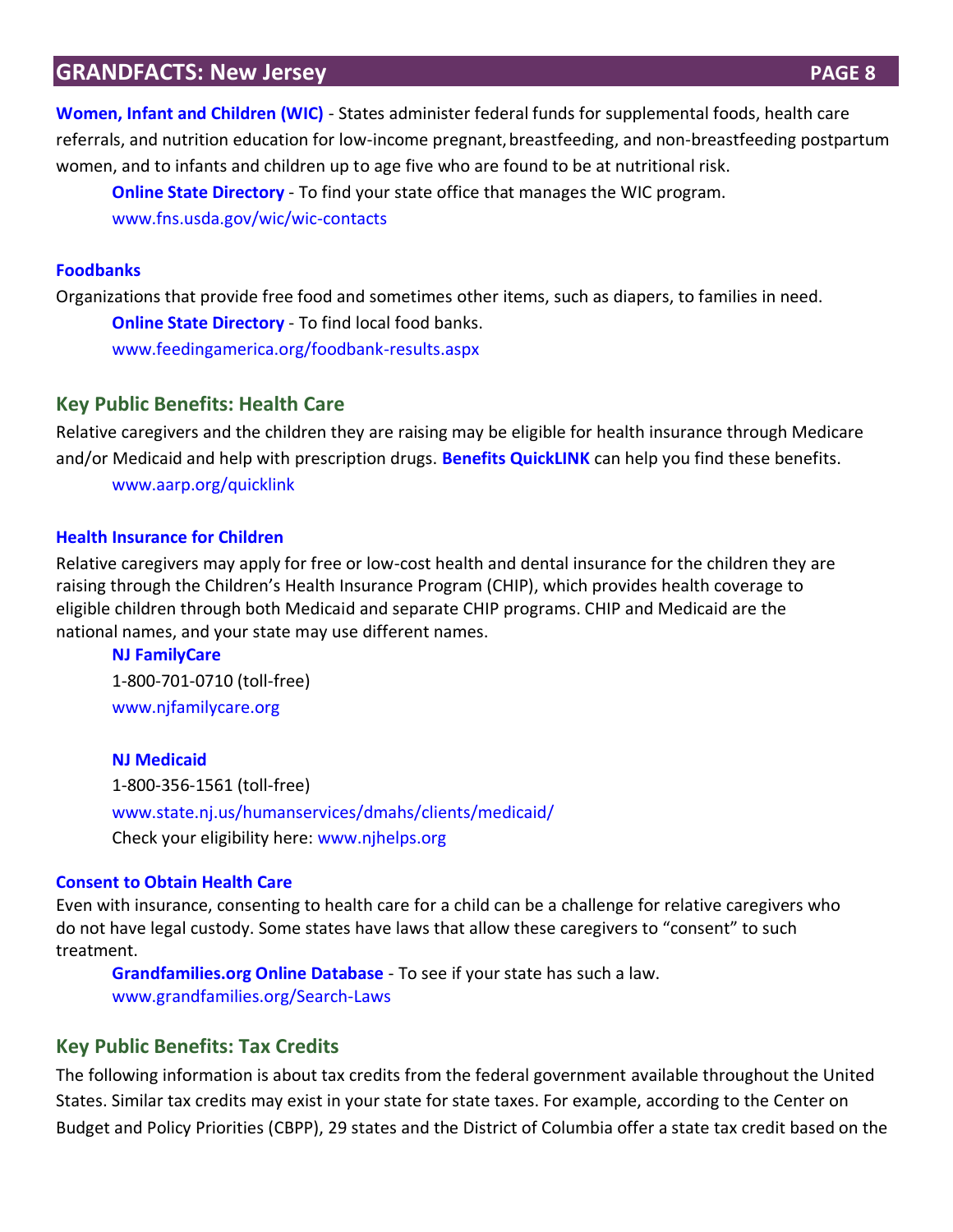### **GRANDFACTS: New Jersey <b>PAGE 9 PAGE 9**

federal Earned Income Tax Credit (EITC) and four states offer a Child Tax Credit. See CBPP's **["Get it Back](http://www.eitcoutreach.org/learn/tax-credits/earned-income-tax-credit/#state)  [Campaign"](http://www.eitcoutreach.org/learn/tax-credits/earned-income-tax-credit/#state)** for more information on state tax credits.

**[Earned Income Tax Credit \(EITC\)](http://www.irs.gov/individuals/article/0,,id=96406,00.html)** is an income tax credit for workers who do not have high incomes. It is a refundable tax credit, which means you could get a refund check from the U.S. Internal Revenue Service (IRS) even if you don't earn enough to pay taxes.

**[Child Tax Credit](http://www.irs.gov/help/ita/does-my-childdependent-qualify-for-the-child-tax-credit-or-the-credit-for-other-dependents)** is a tax credit for up to \$2,000 per dependent child. But, it is not refundable.

**[Additional Child Tax Credit](http://www.irs.gov/publications/p972/ar02.html#en_US_2012_publink100012090)** [m](http://www.irs.gov/publications/p972/ar02.html#en_US_2012_publink100012090)ay help if you don't owe enough taxes to benefit from the child tax credit. Unlike the child tax credit, this tax credit is refundable.

**[Child and Dependent Care Tax](https://www.irs.gov/uac/ten-things-to-know-about-the-child-and-dependent-care-credit) Credit** may help you if you've hired someone to help care for the child so you could work or look for work. If so, you may be able to claim up to \$3,000 in expenses per child.

**[Adoption Tax Credit](http://www.irs.gov/taxtopics/tc607.html)** can help if you have adopted your grandchild or other relative. It can give you a credit for the money you spent to adopt. If you adopted a child from the foster care system with special needs, you may be eligible for the maximum amount of credit for the year you adopted regardless of whether you had any qualifying expenses. If you did not adopt from the foster care system, you must have qualifying expenses like legal fees. This tax credit allows adoptive parents to claim up to \$14,300 per child in 2020, with the amount increasing incrementally each year.

Please note that tax credits themselves are not counted as income. They will not be counted when you apply for financial help.

**[Center for Budget and Policy Priorities \(CBPP\)](http://www.eitcoutreach.org/learn/tax-credits/earned-income-tax-credit/#state)** – To find out about tax credits in your state. [www.cbpp.org](http://www.cbpp.org/)

**[The U.S. Internal Revenue Service \(IRS\)](http://www.irs.gov/)** – To find out more information about each of these tax credits [www.irs.gov](http://www.irs.gov/)

### **Education**

The **[U.S. Department of Education](http://www.ed.gov/)** offers a [parent site](http://www2.ed.gov/parents/landing.jhtml?src=ln) that has a wide range of helpful information for parents *and* caregivers regarding children's education from early childhood through college, special needs, disabilities, language challenges and gifted students.

1-800-USA-LEARN (1-800-872-5327) (toll-free) [www.ed.gov/parents](http://www.ed.gov/parents)

**[New Jersey Department of Education](http://www.state.nj.us/education)** 609-376-3500 [www.state.nj.us/education](http://www.state.nj.us/education)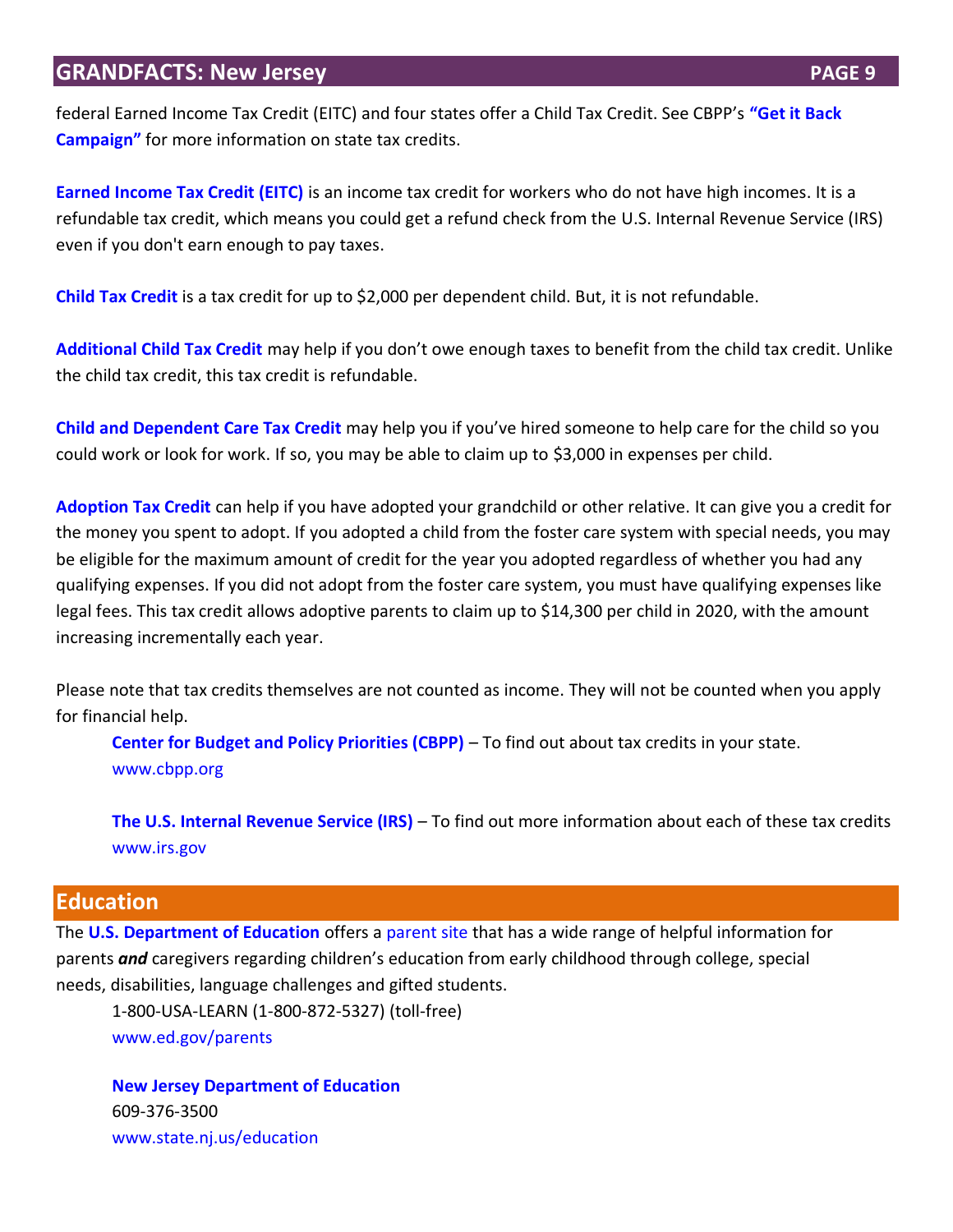### **Educational Enrollment**

Relative caregivers can contact their local school district's administrative office or their local school to find out how to register the child and what paperwork is needed. Caregivers may need birth records, health records or previous school records. Some states have laws that allow relative caregivers without legal custody or guardianship to enroll the children they are raising in school. These laws are often called education "consent" laws, but they may be called something else in your state.

**[Grandfamilies.org Online Database](http://www.grandfamilies.org/Search-Laws)** - To find out if your state has an education consent law. [www.grandfamilies.org/Search-Laws](http://www.grandfamilies.org/Search-Laws)

### **Early Intervention, Special Education and Related Services**

**[The Federal Individuals with Disabilities Education Act \(IDEA\)](http://sites.ed.gov/idea/)** - From birth to age 21, children who have learning disabilities, physical disabilities or other special needs may be able to get early intervention, preschool and special education services in school through the federal IDEA. Services may include speech, physical and occupationaltherapies.

The IDEA requires that states identify, locate and evaluate all children ages 3 to 21 with disabilities who may need special education and related services. Once the evaluation team, which includes a child's caregivers, has decided if a child is eligible for early intervention, preschool or special education services, an Individual Family Service Plan (IFSP; birth to three years of age) or an Individual Education Plan (IEP; three to 21 yearsof age) is developed and services should begin shortly.

**[New Jersey Department of Education, Office of Special Education Programs](http://www.state.nj.us/education/specialed/)** 609-376-9060 [www.state.nj.us/education/specialed](http://www.state.nj.us/education/specialed)

**[New Jersey Department of Health Early Intervention System](https://www.nj.gov/health/fhs/eis/)** 888-653-4463 (toll-free) [www.nj.gov/health/fhs/eis/](http://www.nj.gov/health/fhs/eis/)

**[Parent Centers](http://www.parentcenterhub.org/)** across the country provide information to help parents *and* caregivers with children who have special education needs and disabilities. **[Online State Directory](http://www.parentcenterhub.org/find-your-center/)** - To find Parent Centers in your state. www.parentcenterhub.org/find-your-center/

### **G[enerations United's G](https://s3.amazonaws.com/pushbullet-uploads/ujzNDwQrsR2-e9bzzqRW17gTKJfeJd1zxrArTZrlgITZ/2013-grandfamilies-GrandResourcesFULLGUIDE.pdf)rand Resources**: [A Grandparent's and Other Relative's Guide to Raising](https://s3.amazonaws.com/pushbullet-uploads/ujzNDwQrsR2-e9bzzqRW17gTKJfeJd1zxrArTZrlgITZ/2013-grandfamilies-GrandResourcesFULLGUIDE.pdf) Children with Disabilities [www.gu.org/resources/](http://www.gu.org/resources/)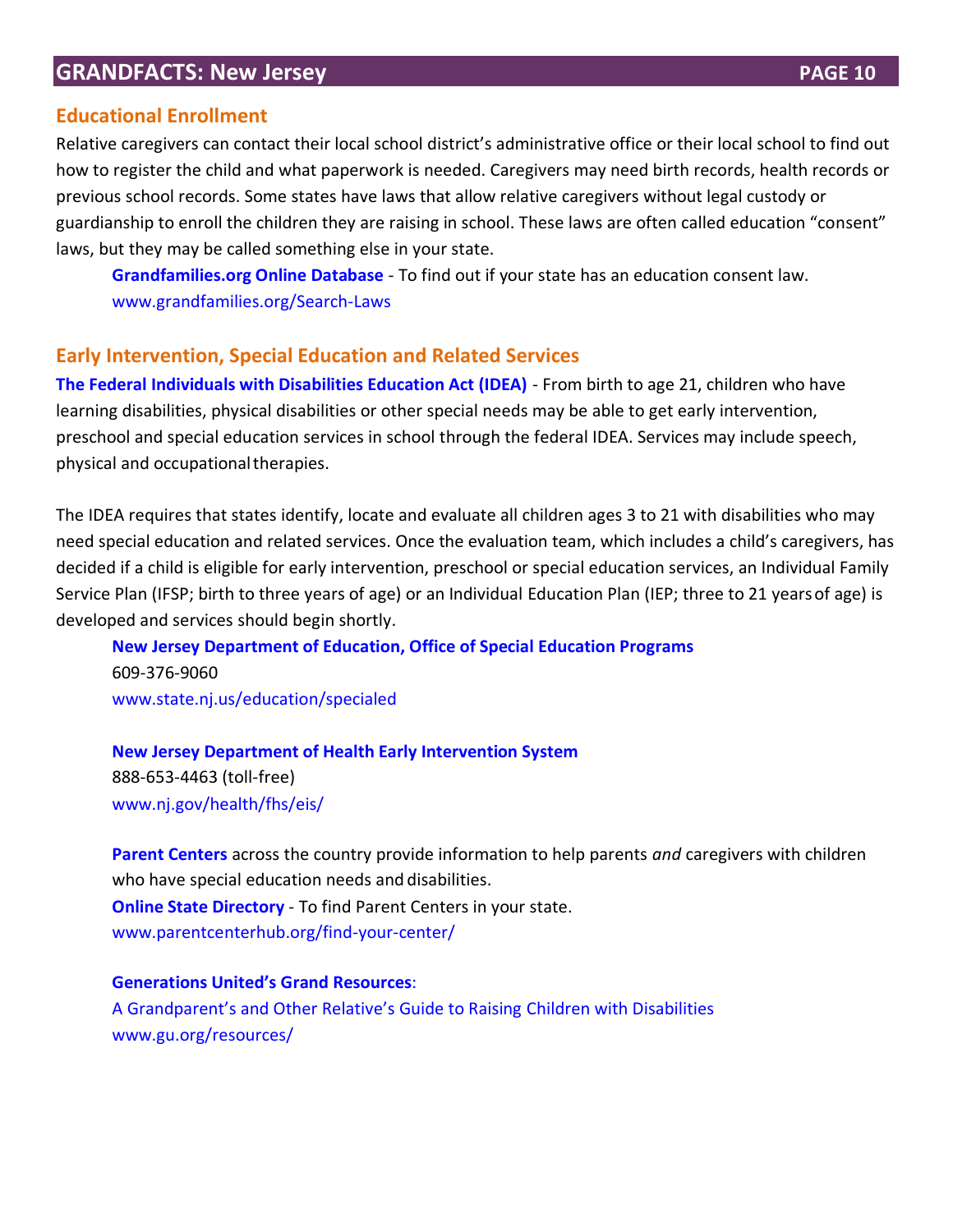### **Early Childhood Education**

**[Head Start](https://eclkc.ohs.acf.hhs.gov/programs/article/head-start-programs)** and **[Early Head Start](https://eclkc.ohs.acf.hhs.gov/programs/article/early-head-start-programs)** are early education programs for eligible children. **[Online Directory](http://eclkc.ohs.acf.hhs.gov/center-locator)** - To find Head Start or Early Head Start centers in your state. 1-866-763-6481 (toll-free) [eclkc.ohs.acf.hhs.gov/center-locator](https://eclkc.ohs.acf.hhs.gov/center-locator)

**[Child Care Aware](http://childcareaware.org/families/)** provides information, resources and connection to local Child Care Resource and Referral Agencies (CCR&R) that help you find local child care.

**[Online Directory](http://www.childcareaware.org/resources/ccrr-search-form/)** - To find your local Child Care Resource & Referral Agency. 1- 800-424-2246 (toll-free)

[www.childcareaware.org/families/](http://www.childcareaware.org/families/)

### **Legal**

The following legal relationships may be options for both those children exiting the foster care system and those outside the system. For those families who do not want to establish a legal relationship, consent and power of attorney laws are available in several states.

All of the following options are presented in general terms. This area of the law is created at the state level, so how these options are defined and which ones are available can vary significantly by state.

### **Adoption**

With adoption, the relative caregiver becomes the parent in the eyes of the law. This fact makes access to services on behalf of the child the same as for any parent. Adoption ends all of the birth parents' rights and responsibilities, which means that birth parents cannot go to court later and reclaim those rights and responsibilities.

**[Adoption assistance](http://www.nacac.org/adoptionsubsidy/stateprofiles.html)** payments may be available to relative caregivers who choose to adopt children in their care from the child welfare system.

**[North American Council on Adoptable Children](http://www.nacac.org/adoptionsubsidy/stateprofiles.html)** - To get information about your state's subsidy, in addition to other adoption information. [www.nacac.org](http://www.nacac.org/)

**[Dave Thomas Foundation for Adoption](https://davethomasfoundation.org/)** - To find adoption resources that may be helpful to you. [www.davethomasfoundation.org](http://www.davethomasfoundation.org/)

### **Guardianship**

The biggest difference between adoption and guardianship is that guardianship does not take away all the birth parents' rights and responsibilities. Parents typically keep certain rights and the obligation to financially support the child. Unlike adoption, the parents can go back to court and ask for the guardianship to be ended.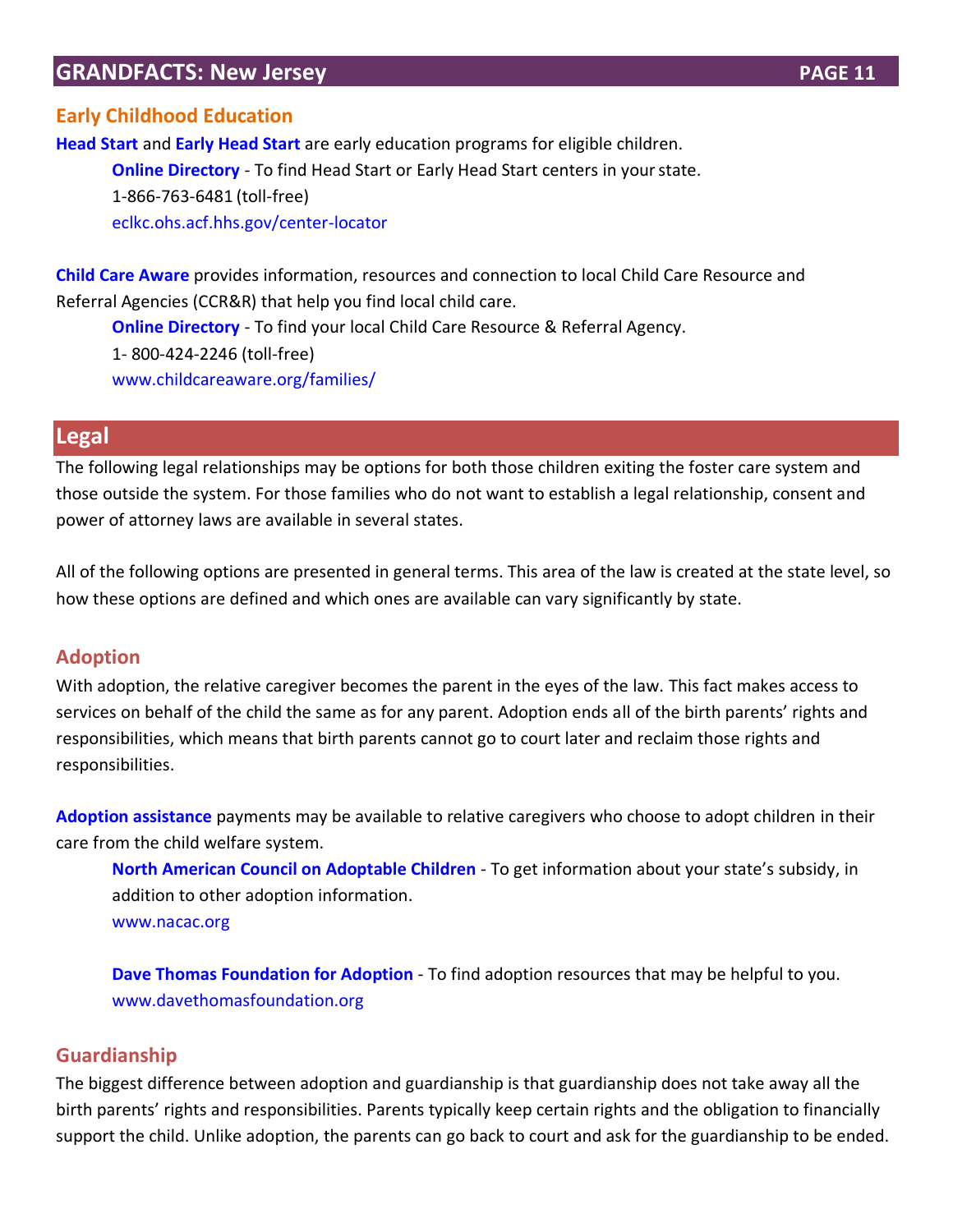For caregivers, a guardianship allows them to access services on behalf of the child that otherwise might prove impossible while not changing family relationships, like making grandma legally mom.

**[Guardianship assistance](http://www.grandfamilies.org/Topics/Subsidized-Guardianship/Subsidized-Guardianship-Summary-Analysis)** payments may be available to relative caregivers who choose to get guardianship of the children in their care who are exiting the child welfare system.

**[Subsidized Guardianship-](/Users/danicaderriennic/Desktop/Subsidized%20Guardianship-%20Find%20out%20more%20about%20whether%20your%20state%20has%20guardianship%20assistance.)** New Jersey has an approved Title IV-E Kinship Legal Guardianship Subsidy Program

[www.state.nj.us/njfosteradopt/documents/Guide.to.Kinship.Legal.Guardianship.Support.Services.pdf](http://www.state.nj.us/njfosteradopt/documents/Guide.to.Kinship.Legal.Guardianship.Support.Services.pdf)

### **Comparing Adoption and Guardianship**

This chart, created by Generations United with support from the Dave Thomas Foundation for Adoption, is designed to help kinship foster parents compare adoption and guardianship as two options that you and the children in your care can pursue to exit foster care and create permanent families.

<https://www.gu.org/resources/adoption-and-guardianship-for-children-in-kinship-foster-care/>

### **Legal Custody**

Legal custody is similar to guardianship, but it is usually granted by a different court that has different procedures.

### **Other Options**

In some states, relative caregivers who do not want or have a legal relationship to the children in their care have laws that make it possible to access health care treatment and educational services on behalf of the children without going to court.

For more information on all these options, and to see what exists in your state, see [www.grandfamilies.org.](http://www.grandfamilies.org/)

### **State Laws**

**[Grandfamilies.org](http://www.grandfamilies.org/)** is a collaboration between [Generations United,](http://www.gu.org/) [the American Bar Association Center on](http://www.americanbar.org/groups/child_law.html)  [Children and the Law](http://www.americanbar.org/groups/child_law.html) and [Casey Family Programs.](http://www.casey.org/) It contains an easy-to-use, searchable [database](http://www.grandfamilies.org/Search-Laws) of state laws and legislation directly impacting kinship families. You will also find explanations of legal topic areas, practical implementation ideas, personal stories and many other resources.

Topics Covered:

- Adoption
- Care and Custody
- Education
- Federal Laws
- Foster Care Licensing
- Financial Assistance
- Healthcare
- Housing